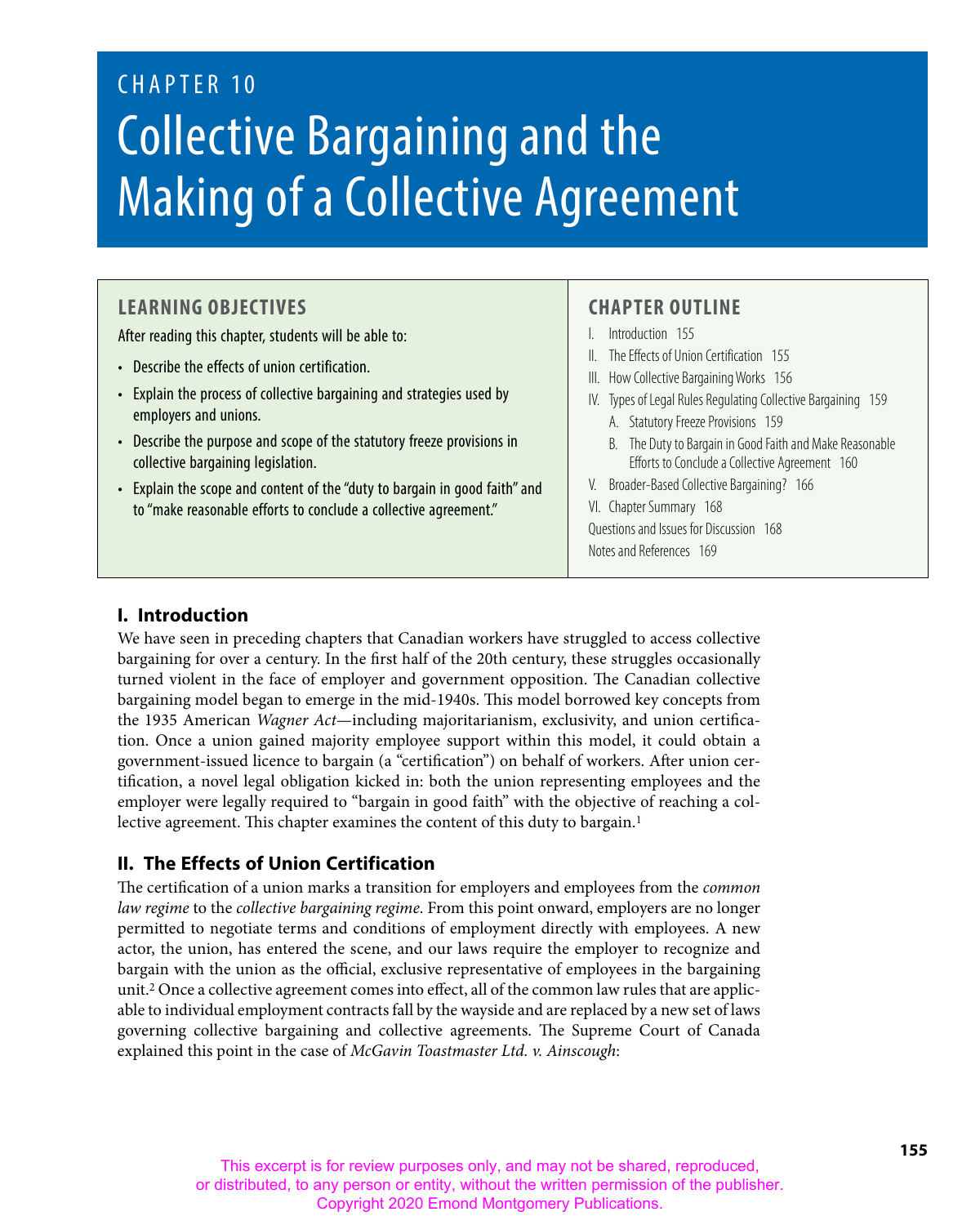The common law as it applies to individual employment contracts is no longer relevant to employeremployee relations governed by a collective agreement which … deals with discharge, termination of employment, severance pay and a host of other matters that have been negotiated between union and company as the principal parties thereto.3

This fundamental shift in legal models marks a transformative moment for both the newly unionized employer and the employees.

One of the most dramatic changes involves the rules regulating the negotiation of contracts. In the common law (non-union) regime, both the employer and employee are free to walk away from a negotiation if they dislike the terms being offered, just as you may walk out of a car dealership if you don't like the price of a car being offered by the salesperson. In the collective bargaining regime, there is a legal obligation imposed on the employer and union to bargain with each other, even if one of them would prefer to walk away or ignore the other party altogether. The imposition on employers of a government-backed "duty to bargain" was a trade-off in the Wagner model, necessary to persuade unions to agree to a model that channelled union recognition disputes into a tightly controlled legal regime. The Wagner model, introduced to Canada in Order in Council PC 1003 (1944) (see Chapter 6) put an end to **recognition strikes** by offering unions a means to force employers to the bargaining table. The duty to bargain was central to this statutory scheme.

Canadian governments developed a legal model that was intended to provide a procedural framework through which collective bargaining between unions and employers would produce collective agreements—without work stoppages. Nowadays, the vast majority of collective bargaining (about 95 percent) results in a collective agreement without a work stoppage. Many people are surprised by this statistic, because the media tend to report on collective bargaining only when there is a work stoppage, which can lead to a skewed and mistaken perception that work stoppages in unionized workplaces are common.

## **III. How Collective Bargaining Works**

Canadian collective bargaining is described as being "decentralized," because most bargaining takes place at the level of individual workplaces. Typically, a union is certified to represent employees at a particular location (factory, store, etc.) of a single employer, and the union and employer then bargain a collective agreement that is applicable only to employees who work at that location. This "single employer–single union–single location" **bargaining structure** is by far the most common collective bargaining structure in Canada, but other structures exist.4 For example, the United Food and Commercial Workers union bargains a single collective agreement with Loblaw that covers multiple unionized stores in a province (single union–single employer–multiple locations). In the construction industry, in some provinces, a union representing a specific trade (e.g., carpenters or bricklayers) may bargain a single collective agreement with multiple employers covering the entire province (single union–multiple employers–multiple locations). In the public sector, it is common for a union to bargain a collective agreement that covers categories of workers (e.g., administrative services or outside workers) who work in a variety of locations.

The collective bargaining process is initiated when one party sends the other a **notice to bargain**. A notice to bargain is a letter that says, essentially, "we would like to begin collective

**notice to bargain:** A letter from a union or employer to the other party that formally begins the process of collective bargaining.

**recognition strike:** A strike by workers with the aim of pressuring an employer to recognize and bargain with a union on behalf of the employees.

**bargaining structure:** A term used to describe the identity and number of parties involved in collective bargaining, and the scope of employees covered by that bargaining.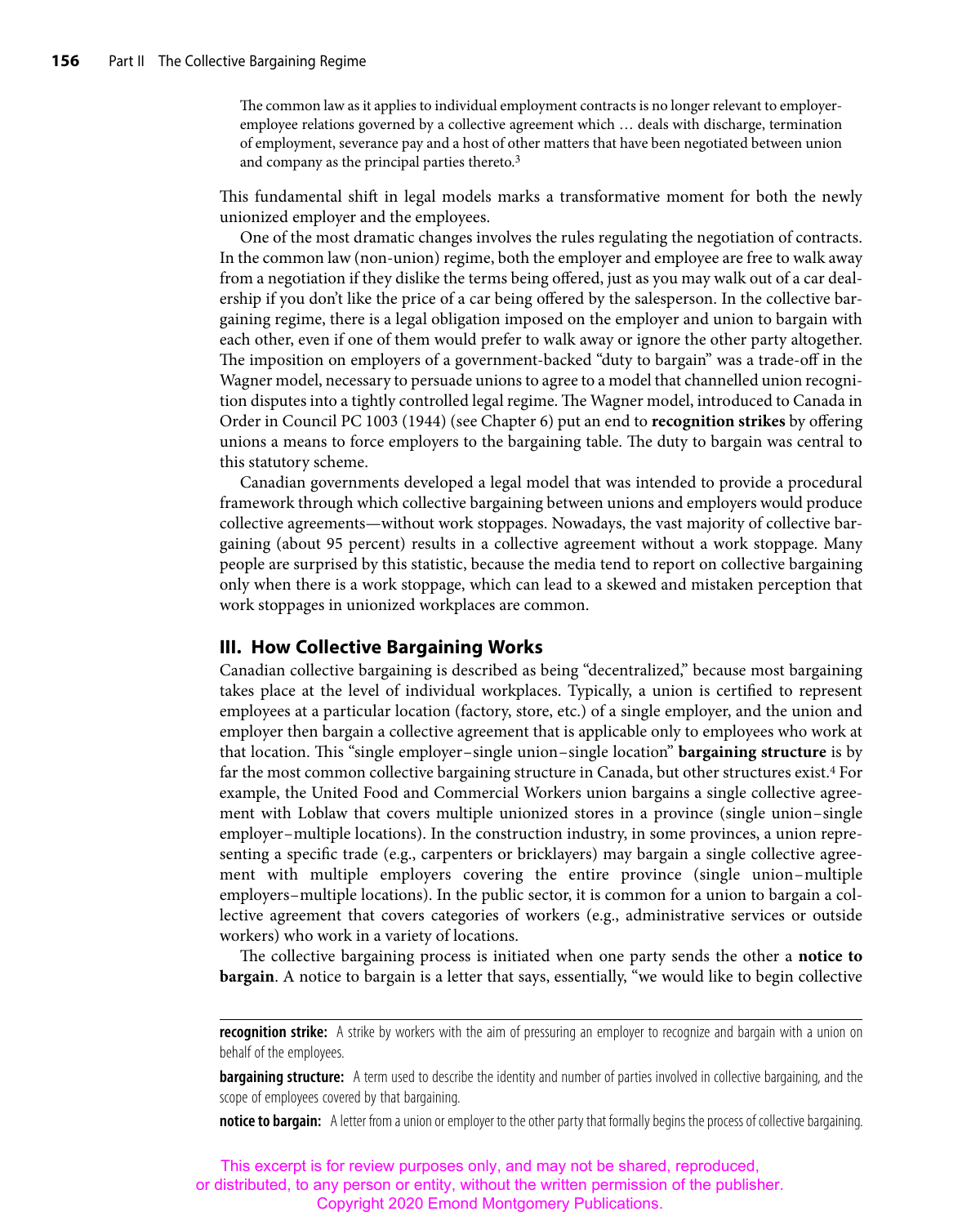bargaining." Collective bargaining statutes regulate when a notice to bargain can be sent. In the case of the renewal of an expiring collective agreement, that period varies from two to four months before the end of the expiring agreement. Both the union and the employer select a **chief negotiator** who does the talking on behalf of the party in bargaining. The employer may hire a lawyer or appoint a manager, such as the human resources or labour relations manager, to be their negotiator. Unions are less likely to retain lawyers to do their bargaining, although lawyers may provide advice on contract language. Typically, a professional negotiator employed by the union (known as a **business representative** or **staff representative**) acts as the union's chief negotiator. However, in larger bargaining units, workers may select their own bargaining committee and chief negotiator from among their own ranks. For example, the **local union president** or an elected chair of the union's bargaining committee may assume the task.

Often the union presents its proposals first. However, doing so is not a rule nor is it always the case. It is common practice for the parties to agree on a bargaining protocol. For example, a bargaining protocol may provide that **monetary issues** (wages, benefits, pensions) will be left until after the **non-monetary issues** have been resolved. The protocol might also explain whether the parties will sign off on collective agreement clauses one by one as they are agreed, or whether every clause remains negotiable until agreement is reached on the entire contract. In Ontario and Manitoba, the law requires that collective agreements be **ratified** by a majority of bargaining unit employees before they become legal.5 Therefore, the parties know that any agreement reached by the negotiating teams is a "tentative" deal only and subject to employee ratification. In other jurisdictions, it is common for the parties to agree at the outset whether agreements are subject to approval by employees or, in the case of the employer, senior executives or a corporate board of directors.

We can think of collective bargaining as having three basic stages:

- 1. Pre-negotiation stage.
- 2. Negotiation stage.
- 3. Settlement stage.

In terms of bargaining strategy, both parties will come to the bargaining table with a list of items they hope to obtain through negotiations. Those items are identified and compiled during a *prenegotiation stage* of collective bargaining. Unions often compile their bargaining "wish list" by taking a survey of the employees in the bargaining unit, asking them to identify those issues that they most want the union to try to win in negotiations.6 It is important in collective bargaining for the parties to leave room to make **bargaining concessions**. Therefore, negotiating teams for both parties typically identify their "opening positions," their "preferred outcomes," and their

**chief negotiator:** The lead spokesperson representing a party in negotiations.

**local union president:** A person who leads a subunit of a union, known as a local union. A local union may represent a single workplace or a group of workplaces within a defined geographical area or sector. Local union presidents are usually elected by union members and are (or were) employees of a unionized employer.

**monetary issues:** Subjects in collective bargaining that impose direct costs on employers, such as wages, benefits, and pensions. **non-monetary issues:** Subjects in collective bargaining that relate to contract language, such as the text of a grievance procedure or management rights clause.

**ratification (of a collective agreement):** A vote by unionized employees in favour of accepting a proposed collective agreement.

**bargaining concessions:** When a party agrees to accept less in negotiations than they initially proposed.

**business representative or staff representative:** An employee of a union whose job is to negotiate and administer collective agreements.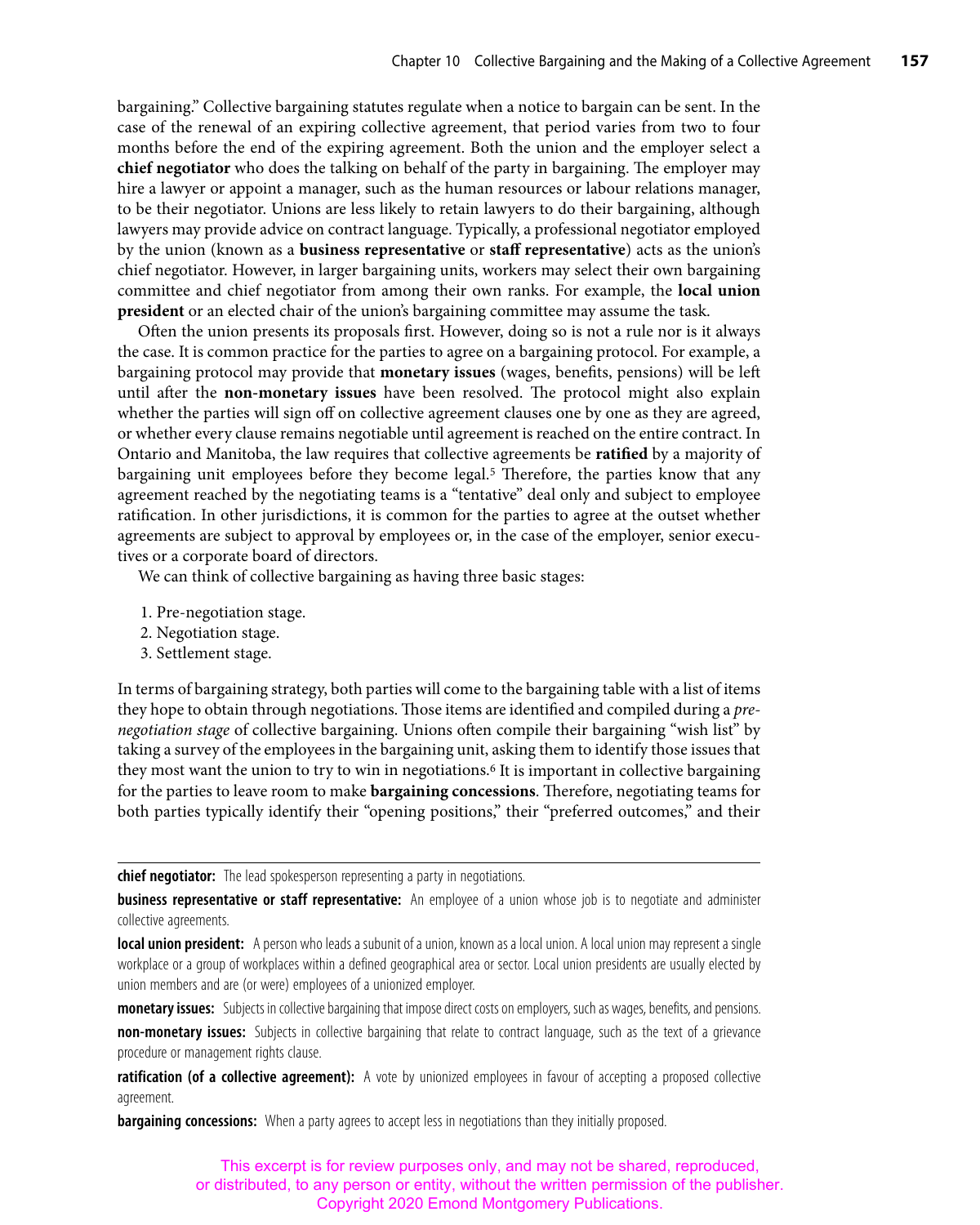"bottom line" positions. The bottom line position is that point beyond which the party will not move and would accept industrial conflict (strike or lockout) on **interest arbitration** rather than concede more at the bargaining table.

During the *negotiation stage*, the parties will have meetings and attempt to identify and reach agreement on some matters, and they will search for a "zone of agreement" on more contentious issues.7 For example, an employer may be prepared, if pushed, to give a 2.5 percent pay raise (employer's bottom line), but may hope to bargain only a 1.5 percent raise (employer's preferred outcome). In that case, the employer's opening position may be a 0 percent raise, and it will argue that it cannot afford a raise. The union may be prepared to accept a 2 percent raise (union's bottom line), but may hope for at least a 2.5 percent raise (union's preferred outcome). The union's opening position may be a 4 percent raise. This scenario is illustrated in Figure 10.1. It shows a potential "zone of agreement" on the issue of wages between 2 and 2.5 percent. That is the range of pay raise that both parties are ultimately prepared to accept.

**FIGURE 10.1 The Potential Zone of Agreement on Wages in Collective Bargaining**

| Employer's<br>opening position | Employer's<br>preferred outcome |                                  | Employer's<br>bottom line    |                             |
|--------------------------------|---------------------------------|----------------------------------|------------------------------|-----------------------------|
| 0%                             | 1.5%                            | 2.0%<br><b>ZONE OF AGREEMENT</b> | 2.5%                         | 4%                          |
|                                |                                 | Union's<br>bottom line           | Union's<br>preferred outcome | Union's<br>opening position |

Source: Adapted from R. Walton & R McKersie, A Behavioral Theory of Labor Negotiations: An Analysis of a Social Interaction System (New York: McGraw-Hill, 1965).

The fact that a zone of agreement exists does not guarantee a settlement. In real collective bargaining, a lot of issues are negotiated at once. An agreement on wages may not happen if negotiation is held up on other issues. Personalities and agendas can impede settlement. Moreover, as we discussed in Chapter 2, collective bargaining outcomes are heavily influenced by the relative *power* of the parties.8 Power is influenced by a large number of factors that act upon the collective bargaining parties at any given time. A union's primary source of power in collective bargaining is the threat of a work stoppage, but the extent of that threat is affected by a range of forces emanating from within the collective bargaining regime and from outside that regime (*external inputs*). For example, the level of employee support for a strike; the size of the bargaining unit relative to the employer's total workforce; the ability of the employer to operate during a work stoppage; union density in the employer's industry; the state of labour markets and unemployment levels; the level of product competition in the employer's industry; public opinion; and of course the laws that regulate collective bargaining and industrial conflict can all affect relative bargaining power. The *negotiation stage* may reach an impasse that is resolved

**interest arbitration:** An arbitration process in which a neutral arbitrator (or arbitration board) imposes a final collective agreement after the parties were unable to reach an agreement in negotiations.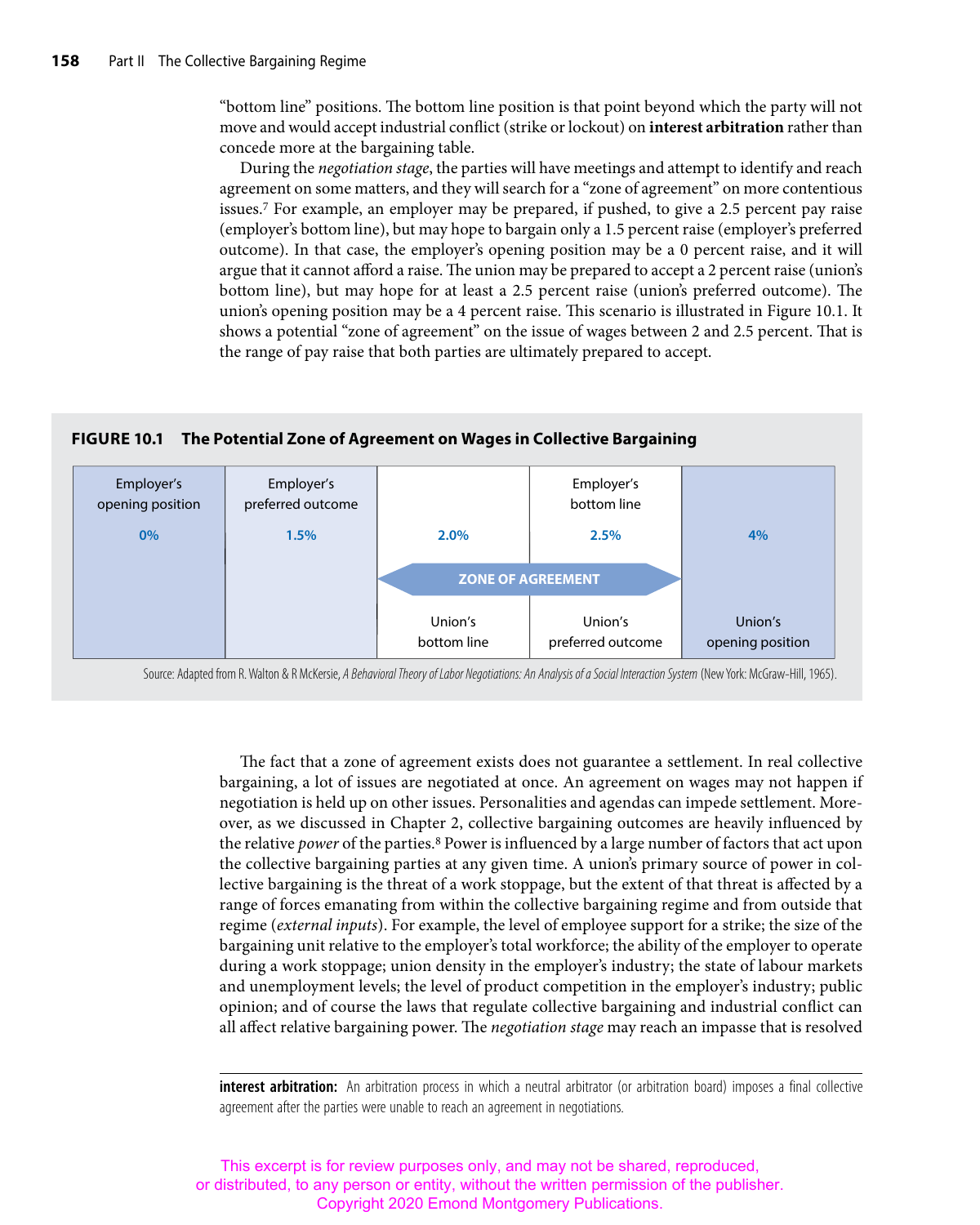only through one or both parties resorting to industrial conflict of the types described in Chapter 11.

The final stage is the *settlement stage*, which requires the bargaining committees to write up the agreed-upon collective agreement terms and often to take them back to be approved (or "ratified") by employees or other stakeholders (see discussion below). If an agreement is subject to approval, and that approval is not forthcoming, the bargaining teams may be required to return to the negotiation stage to try again.

## **IV. Types of Legal Rules Regulating Collective Bargaining**

Three types of legal rules govern the collective bargaining process in Canada (see Figure 10.2). First, statutory freeze provisions "freeze" the terms and conditions of employment during the collective bargaining process. Second, the law imposes on the parties in collective bargaining a "duty to bargain in good faith" and to "make reasonable efforts to conclude a collective agreement," as we will explore below. Third, extensive rules regulate what happens when negotiations reach an impasse, as well as strikes and lockouts. We will explore the rules of industrial conflict in Chapter 11.



## *A. Statutory Freeze Provisions*

The statutory freeze provisions are intended to "maintain the prior pattern of the employment relationship in its entirety."9 During a statutory freeze period, the employer is prohibited from altering terms and conditions of employment of bargaining unit employees without the union's consent, unless the alteration is consistent with past practice. The legal test is usually referred to as "business as before." Therefore, if an employer has always given employees a holiday bonus or a raise at a specific time, then it could not refuse the bonus or raise because the statutory freeze is in effect. However, if the employer has not given a holiday bonus in the past, then the employer could not do so if a freeze is in effect.10

There are two types of statutory freeze: (1) the **certification freeze** and (2) the **collective bargaining freeze**. The two freezes kick in at different times and serve different policy purposes. The details of when the two freezes end vary slightly across jurisdictions. Figure 10.3 depicts how the statutory freeze provisions work in Ontario (see s. 86 of the Ontario *Labour Relations Act, 1995*).

**certification freeze:** A rule found in collective bargaining legislation that prohibits an employer from altering terms of employment without the union's consent during the processing of an application for certification.

**collective bargaining freeze:** A rule found in collective bargaining legislation that prohibits an employer from altering terms of employment without the union's consent during the period of collective bargaining.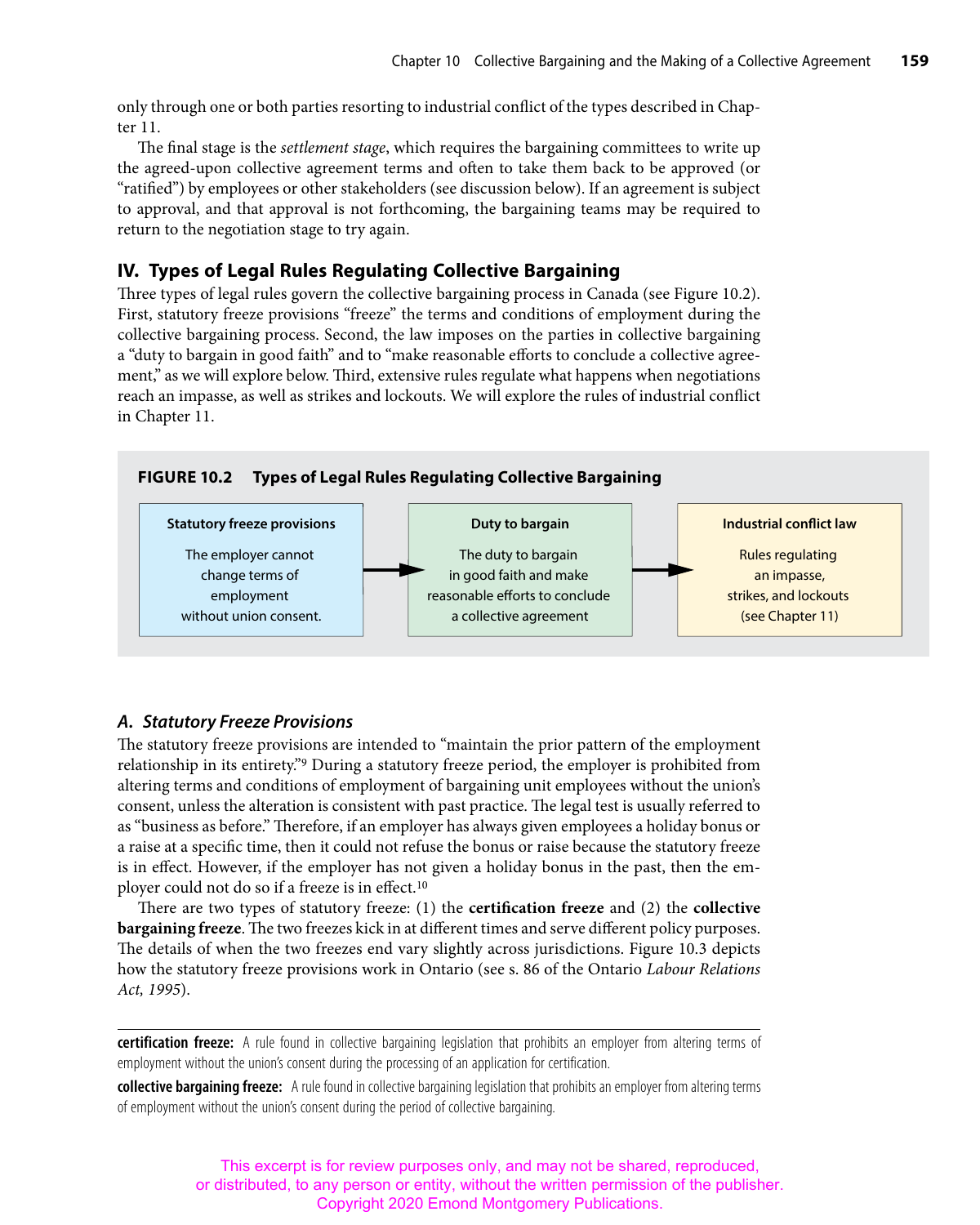

#### **FIGURE 10.3 The Statutory Freeze Process in Ontario**

The certification freeze applies from the moment the union serves the application for certification on the employer. It lasts until either (1) the labour relations board dismisses the union's application because the union's organizing attempt failed, or (2) the union wins certification and then serves the employer with a "notice to bargain." That notice triggers both the end of the certification freeze and the beginning of the collective bargaining freeze. In this way, the two freezes blend into each other to create an extended period during which employers must not alter terms of employment without the union's consent that runs from the date of application for certification until the date that the parties are in a legal strike or lockout position (or in some jurisdictions, the date of an actual strike or lockout).<sup>11</sup>

The purpose of the certification freeze is to restrict any advantage the employer might have to start playing around with working conditions to influence employees' decisions about whether to support or reject unionization. The purpose of the collective bargaining freeze is slightly different. It is to prevent the employer from using its authority to change working conditions during negotiations and thereby undermine the union's authority to bargain, thus poisoning the bargaining climate.12 The certification freeze applies only during the initial certification process, but the collective bargaining freeze applies during each new round of collective bargaining, for as long as the union represents the workers. It is triggered each time either the employer or the union tells the other party it would like to begin bargaining toward a new collective agreement—each time a new notice to bargain is served.

## *B. The Duty to Bargain in Good Faith and Make Reasonable Efforts to Conclude a Collective Agreement*

How does the law force parties and people to bargain when they have no desire to do so? Take a look at section 17 of the Ontario *Labour Relations Act, 1995*, which essentially mirrors other duty to bargain provisions in Canada:

The parties shall meet within 15 days from the giving of the notice or within such further period as the parties agree upon and they shall bargain in good faith and make every reasonable effort to make a collective agreement.13

Forty words. And most of those words are about when the first meeting takes place. The core of the legal obligation to bargain in Canada is found in the final 14 words requiring the parties to "bargain in good faith" and "make every reasonable effort to make a collective agreement."14 What meaning to give to those words has been left to labour relations boards and to the courts reviewing the decisions of those boards. Therefore, in order to understand the substance of the duty to bargain in Canadian collective bargaining law, we need to know how those words have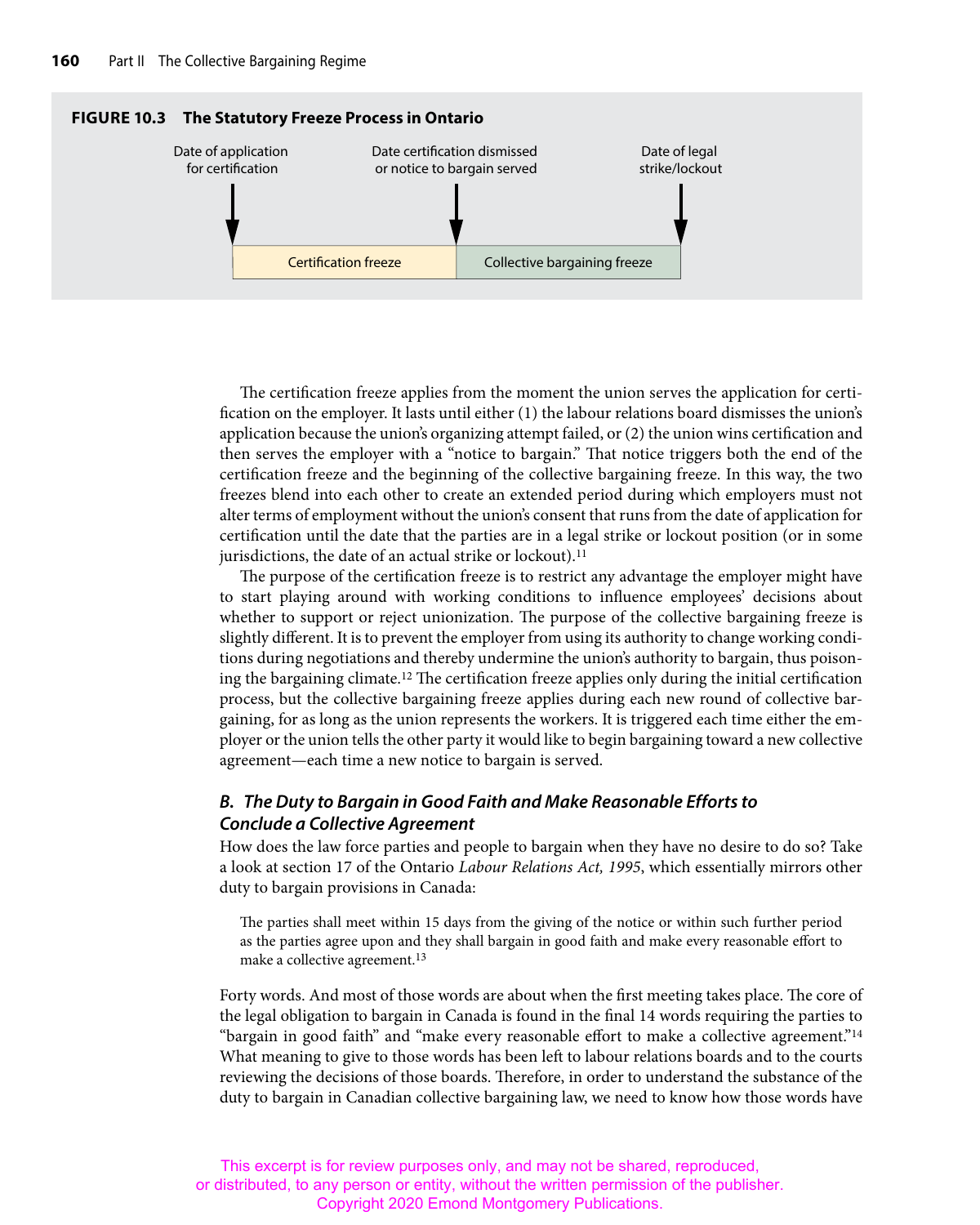been interpreted. The Supreme Court of Canada has provided some guidance. In the case of *Royal Oak Mines Inc. v. Canada (Labour Relations Board)*, the Supreme Court of Canada explained that the duty to bargain contains both a "subjective" and an "objective" component:

Not only must the parties bargain in good faith, but they must also make every reasonable effort to enter into a collective agreement. Both components are equally important, and a party will be found in breach of the section if it does not comply with both of them. There may well be exceptions but as a general rule *the duty to enter into bargaining in good faith must be measured on a subjective standard*, while the *making of a reasonable effort to bargain should be measured by an objective standard* which can be ascertained by a board looking to comparable standards and practices within the particular industry. It is this latter part of the duty which prevents a party from hiding behind an assertion that it is sincerely trying to reach an agreement when, viewed objectively, it can be seen that its proposals are so far from the accepted norms of the industry that they must be unreasonable.15 [Emphasis added]

The *subjective standard* requires labour boards to assess the party's motive—is the party making an honest attempt to reach a collective agreement? The *objective standard* compares the party's behaviour to that of others in the industry. If a party's behaviour substantially veers from the industry norm in a way that impedes the conclusion of a collective agreement, then a labour relations board may determine that the party is not making reasonable efforts to conclude a collective agreement.16

We can separate the legal rules that comprise the duty to bargain in good faith into rules that apply to the process of collective bargaining (*how* collective bargaining takes place) and rules that regulate the substance of collective bargaining (*what* is proposed during collective bargaining).

#### **1. The Procedural Duty to Bargain: The** *How* **of Collective Bargaining**

The duty to bargain is primarily concerned with the process of collective bargaining, and labour relations boards have developed rules intended to encourage the parties to engage in a rational and informed discussion about each other's proposals.

#### *a. The Duty to Meet and Be Prepared to Negotiate*

We can think of this first requirement as the "don't waste the other party's time" rule. The mission of the duty to bargain is to force the parties to come together and engage in a rational, professional discussion about each other's bargaining proposals.17 With this mission in mind, labour relations boards have imposed a basic requirement on the parties to make themselves available to meet within a reasonable time period. If one party continuously stalls by saying their negotiators are on vacation or too busy with other matters, then they are not "making reasonable efforts to conclude a collective agreement." The parties must also send a person to the bargaining table who is prepared and able to negotiate on behalf of the party. It is a waste of time, and unlawful, for a party to send a junior employee with no authority to the bargaining table merely to sit there and take notes on the other party's submission.

## *b. The Duty to Provide Information and Respect the Union's Role as the Employees' Exclusive Representative*

An employer must provide the union with the information it requires to perform its job as the legal bargaining representative of the employees. In the case of a newly certified union, this includes the names, contact information, and terms and conditions of employment of the bargaining unit employees. A failure to provide this information is a violation of the duty to bargain (and perhaps also the prohibition discussed in Chapter 9 on employer interference with the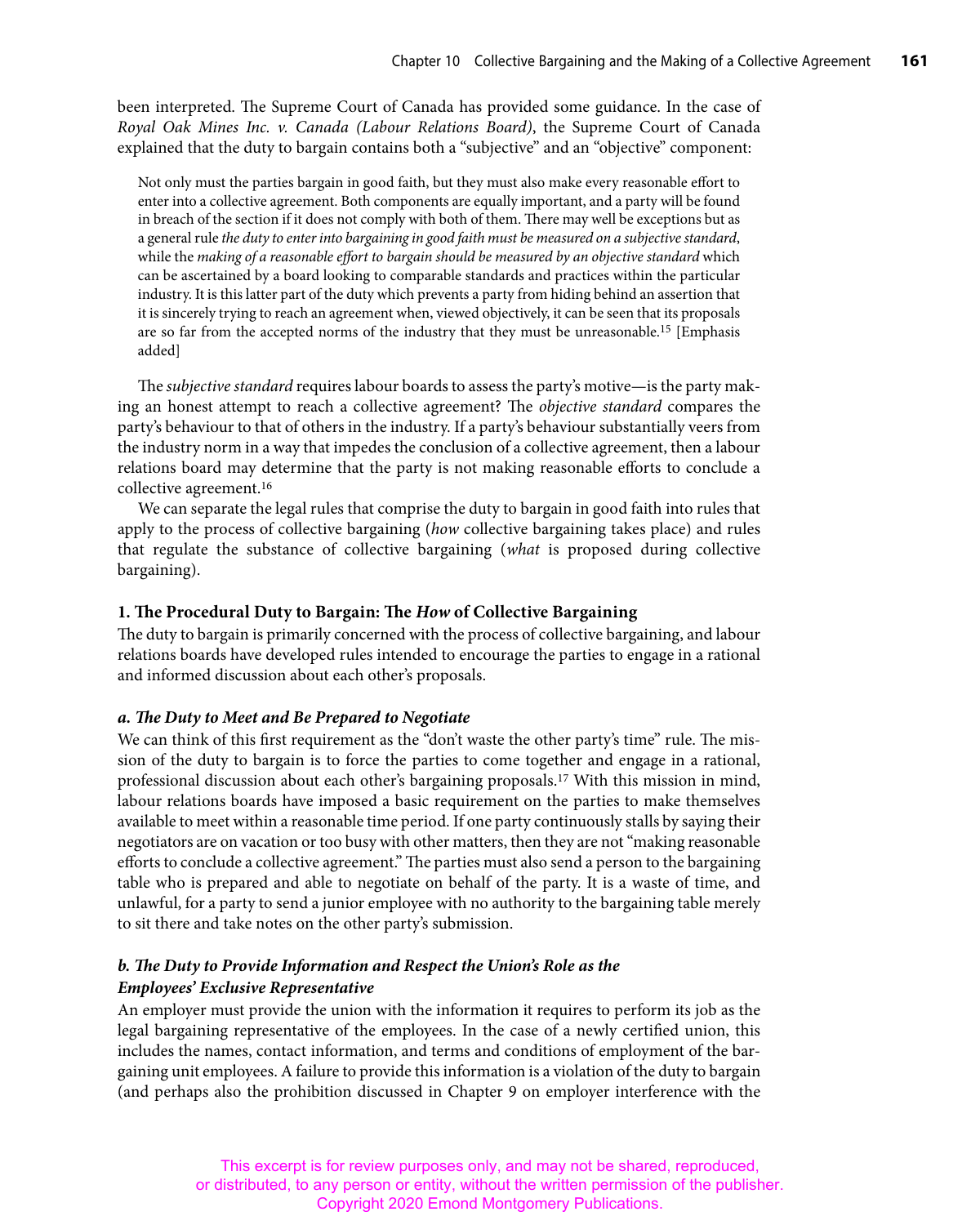administration of a union).18 An employer must also not attempt to undermine the union in the minds of employees by, for example, communicating directly with employees about bargaining proposals that have not been discussed first with the union or in a manner that misrepresents the union's bargaining position or that paints the union in a negative light.19

## *c. The Duty to Be Honest and to Disclose Plans That Will Affect Bargaining Unit Employees*

The duty to bargain requires honesty. Lying to the other party is a violation of the duty to bargain. Therefore, if a party is asked a direct question during negotiations, that party must answer truthfully.20 An interesting and related issue is whether the duty to bargain requires a party to disclose information that would be of interest to the other party even if it has not been asked directly about that information. Does the duty to bargain require "unsolicited disclosure" of relevant information? For example, imagine an employer is considering closing the workplace and firing the workers, but it has not made a final decision yet. Is the employer under an obligation to give the union this information, even if the union does not ask about a possible closure?

It is easy to see why a union would want to know about a possible closure. If the employees are likely to be fired during the term of the collective agreement, then the union's bargaining strategy will change. There would be no point trying to bargain a raise or a new dental plan, for example, if no one will have a job two years later. The union would focus entirely on trying to stop the closure, bargaining higher severance packages or a right to vacant jobs at other locations of the employer if they exist. The employer may not want the union to know its plans, to avoid having to negotiate closure-related issues. Or, the employer's plans may be only hypothetical during negotiations; the closure may never happen. Therefore, the employer may wish to avoid bogging down the negotiations with a hypothetical scenario. Labour relations boards have wrestled with the issue of how much, and when, an employer is obligated to disclose information to the union about its future plans. Box 10.1 describes a leading decision that explores this issue.<sup>21</sup>

## BOX 10.1 » CASE LAW HIGHLIGHT

#### **The Duty to Disclose Information in Collective Bargaining**

#### *International Woodworkers of America Local 2-69 v. Consolidated Bathurst Packaging Ltd.* [1983 CanLII 970 \(Ont. LRB\)](https://www.canlii.org/en/on/onlrb/doc/1983/1983canlii970/1983canlii970.html?resultIndex=1)

**Key Facts:** The International Woodworkers of America and Consolidated Bathurst Packaging concluded a renewal collective agreement in early 1983 covering employees working at the employer's Hamilton location. In negotiations, the union proposed language that would give employees greater benefits in the case of a plant closure, but eventually dropped that proposal. The employer never mentioned that it was considering or expecting to close the plant. However, soon after the agreement came into effect, the employer announced that it would be closing the Hamilton plant in April 1983. The employer claimed that a decision to close the plant was not made until after the agreement had been concluded. The union filed a bad-faith bargaining complaint, arguing that the employer had decided during the negotiation period to close the plant and had failed to disclose that information to the union.

**Issue:** Did the employer violate the duty to bargain in good faith by failing to disclose its intention to close the Hamilton plant to the union during collective bargaining?

**Decision:** Yes. The labour relations board summarized the employer's legal duty to disclose as follows. First, an employer must answer union questions truthfully. Second, an employer must disclose on its own initiative decisions that have already been made and that "will have a significant impact on terms of employment," such as a discontinuance of the workplace. The timing of the announcement on the closure of the plant was an important factor. The board concluded:

where a decision to close is announced "on the heels" of the signing of a collective agreement, the timing of such a significant event may raise a rebuttable presumption that the decision-making was sufficiently ripe during bargaining to have required disclosure or that it was intentionally delayed until the completion of bargaining. It can be persua-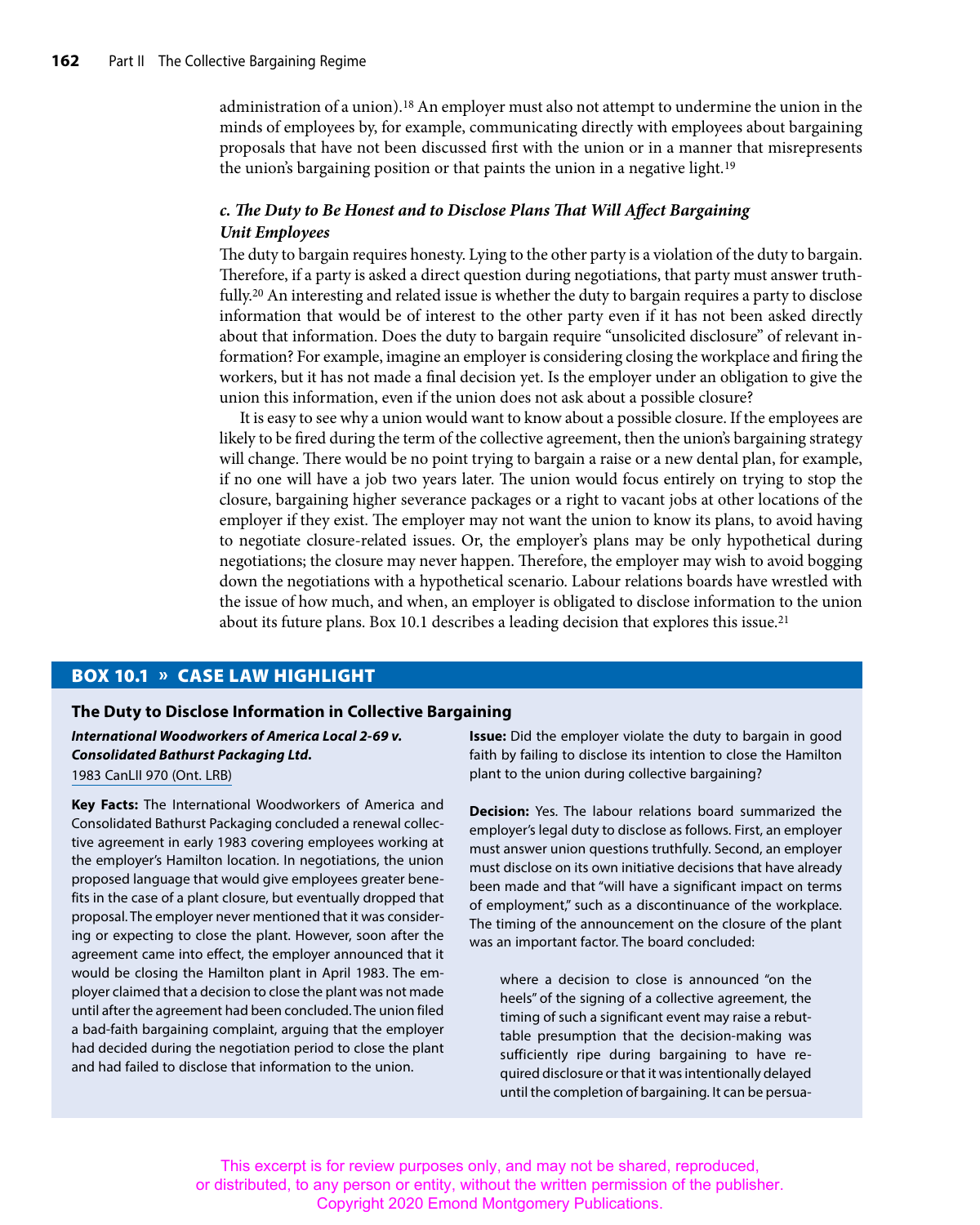sively argued that the more fundamental the decision on the workplace, the less likely this Board should be willing to accept fine distinctions in timing between "proposals" and "decisions" at face value and particularly when strong confirmatory evidence that the decision-making was not manipulated is lacking. This approach is sensitive to the positive incentive not to disclose now built into our system, and the potential for manipulation. Indeed, a strong argument can be made that the *de facto* decision doctrine should be expanded to include "highly probable decisions" or "effective recommendations" when so fundamental an issue as a plant closing is at stake. Having regard to the facts in each case the failure to disclose such matters may also be tantamount to a misrepresentation.

Here, the board found that the employer had not presented evidence sufficient to "rebut" the presumption that the decision to close the Hamilton plant had ripened during the negotiations, and therefore the employer was under a legal duty to disclose to the union that it was at least contemplating the closure. In terms of remedy, the board declined to order the employer to reopen the plant because the employer had already sold the equipment and instead ordered that monetary damages be paid to the union and employees calculated based on an assessment of the additional severance amounts the union would likely have bargained had it been aware during negotiations that the factory was closing.\*

\* The decision of the Ontario Labour Relations Board on the remedy is found at *International Woodworkers of America Local 2-69 v. Consolidated Bathurst Packaging Ltd.*, [1984 CanLII 929 \(Ont. LRB\).](https://www.canlii.org/en/on/onlrb/doc/1984/1984canlii929/1984canlii929.html?resultIndex=1)

## **2. The Duty to Bargain and the Substance of Bargaining Proposals: The** *What* **of Collective Bargaining**

Generally speaking, the parties in collective bargaining are left alone to bargain about whatever they like.22 However, there are exceptions to this "hands off " approach. Sometimes the content of a bargaining proposal put to the other party can run afoul of the duty to bargain in good faith and make reasonable efforts to conclude a collective agreement.

## *a. Bargaining Illegal Terms*

Neither party can propose an illegal term, such as one that would violate human rights, occupational health and safety, or employment standards legislation.23 Collective bargaining legislation in Canada also requires that some terms be included in every collective agreement (see Chapter 12), and it is a violation of the duty to bargain for a party to refuse to include such terms. For example, every jurisdiction in Canada requires that collective agreements include a provision providing that all disputes arising under the collective agreement be resolved by final and binding arbitration without a work stoppage (**mandatory arbitration clause**), a requirement that dates back to the 1940s. If a union or employer refuses to agree to a mandatory arbitration clause, then it would be engaging in bad-faith bargaining.

## *b. Terms That Can Be Proposed, but Not "Bargained to Impasse"*

Some types of collective agreement terms may be proposed and discussed in negotiations, but cannot be "bargained to impasse." This means that parties who are unable to agree on a particular term must drop the term from their proposals and cannot use the term as the basis for a strike or lockout. It is up to the labour relations board to determine whether a proposed term has in fact been "bargained to impasse." Bargaining to impasse occurs when the proposed term in dispute holds up a settlement.24 As an example, changes to the scope of a bargaining unit (the definition of the group of employees covered by a collective agreement) can be proposed, but not bargained to an impasse.25 A union may propose to expand a bargaining unit to include more jobs than it was originally certified to represent, or an employer may attempt to bargain a smaller bargaining unit. However, if agreement is not reached on the proposed change, neither side can provoke a strike or lockout over the issue. The status quo must prevail.

**mandatory arbitration clause:** A clause in a collective agreement that requires all disputes arising under the collective agreement to be referred to binding labour arbitration to be resolved.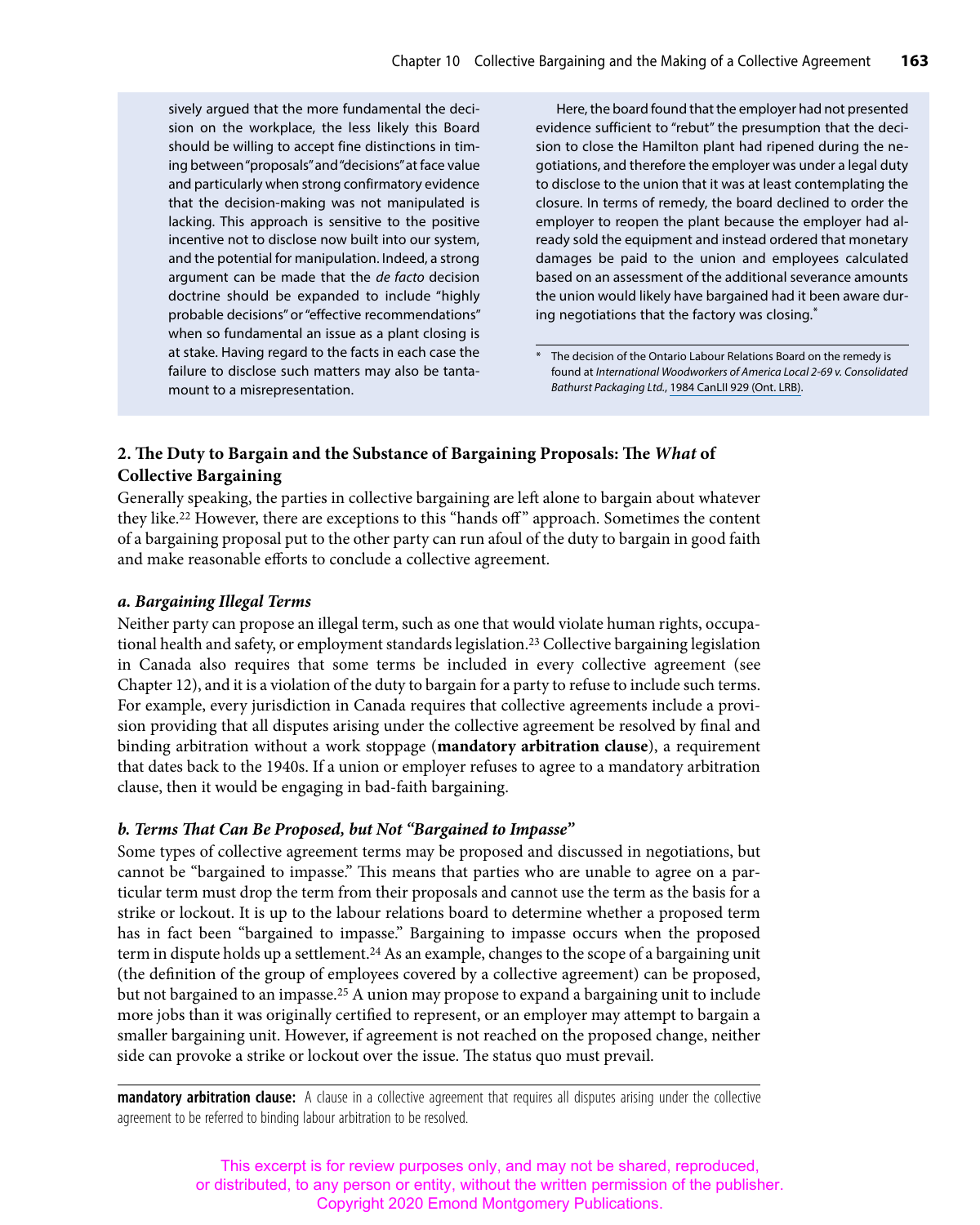#### *c. Hard Bargaining Versus Surface Bargaining*

A key distinction in collective bargaining law is between lawful **hard bargaining** and unlawful **surface bargaining**. A party engages in "hard bargaining" when it uses its superior bargaining power to insist on a collective agreement that is favourable to its own interests.26 Hard bargaining is not a violation of the duty to bargain, because the legal model anticipates that collective bargaining is shaped by underlying power relations. The Ontario Labour Relations Board (OLRB) summarized this point: "For whatever else it is, collective bargaining is … a contest of economic power (perhaps only partially masked by polite manners and voluminous statistics)."27 Collective bargaining legislation grants the parties a means to pressure the other side to offer more favourable terms, including strikes and lockouts (Chapter 11). The duty to bargain is not intended to aid the weaker party by guaranteeing bargaining outcomes more favourable than that party could obtain on its own.28

"Surface bargaining," on the other hand, is a violation of the duty to bargain in good faith. Surface bargaining occurs when a party goes through the motions of collective bargaining without any intention of ever reaching a collective agreement.29 For example, the party agrees to meet the other party and to engage in a cursory discussion of proposals, but the real plan is to avoid the union and a collective agreement.

Distinguishing between hard bargaining and surface bargaining is difficult. In many cases, where labour boards have found that the employer engaged in unlawful surface bargaining, there was also a history of employer unfair labour practices, particularly during the organizing campaign. The earlier unfair labour practices can taint the employer's later behaviour in collective bargaining and lead the labour relations board to conclude that the employer has no intention of reaching an agreement with the union.30

A proposal that includes contract clauses that the proposing party knows the other side will never accept or the refusal to accept clauses that are standard throughout the industry can sometimes lead a labour board to conclude that a party has no intention to conclude a collective agreement.31 That was the scenario in the decision described in Box 10.2.

## BOX 10.2 » CASE LAW HIGHLIGHT

#### **Proposing Untenable Contract Terms**

#### *Royal Oak Mines Inc. v. Canada (Labour Relations Board)* [\[1996\] 1 SCR 369](https://www.canlii.org/en/ca/scc/doc/1996/1996canlii220/1996canlii220.html?resultIndex=1)

**Key Facts:** For 18 months, a bitter strike took place at Royal Oak Mines's Giant Mine in Yellowknife. The employer used replacement workers and hired a security company to deal with violence on the picket line. During the strike, the employer terminated the employment of 49 strikers for alleged picket line misconduct. Four months into the strike, an explosion at the mine killed nine miners. Following this event, the government assigned senior mediators to help the parties settle their dispute. However, the mediators were unable to produce an agreement. The main stumbling block was the employer's insistence that under no circumstances would it agree to a grievance or arbitration process that would permit the employees who were fired during the strike to challenge their dismissal. The union filed a bad-faith bargaining complaint. The Canada Labour Relations Board ruled that the employer had bargained in bad faith. That decision was reviewed up to the Supreme Court of Canada.

**Issue:** Did the employer violate the duty to bargain in good faith and to make reasonable efforts to conclude a collective agreement by refusing to agree to a grievance and arbitration process for fired workers?

**Decision:** Yes. The employer was engaged in unlawful surface bargaining. The requirement to make a "reasonable effort to enter into a collective agreement" is an objective standard,

**hard bargaining:** A lawful strategy in collective bargaining that involves a party using its superior bargaining power to insist upon collective agreement terms that favour its own interests.

**surface bargaining:** A strategy in collective bargaining that involves a party going through the motions of bargaining but having no intention of ever concluding a collective agreement. Surface bargaining is a violation of the duty to bargain in good faith.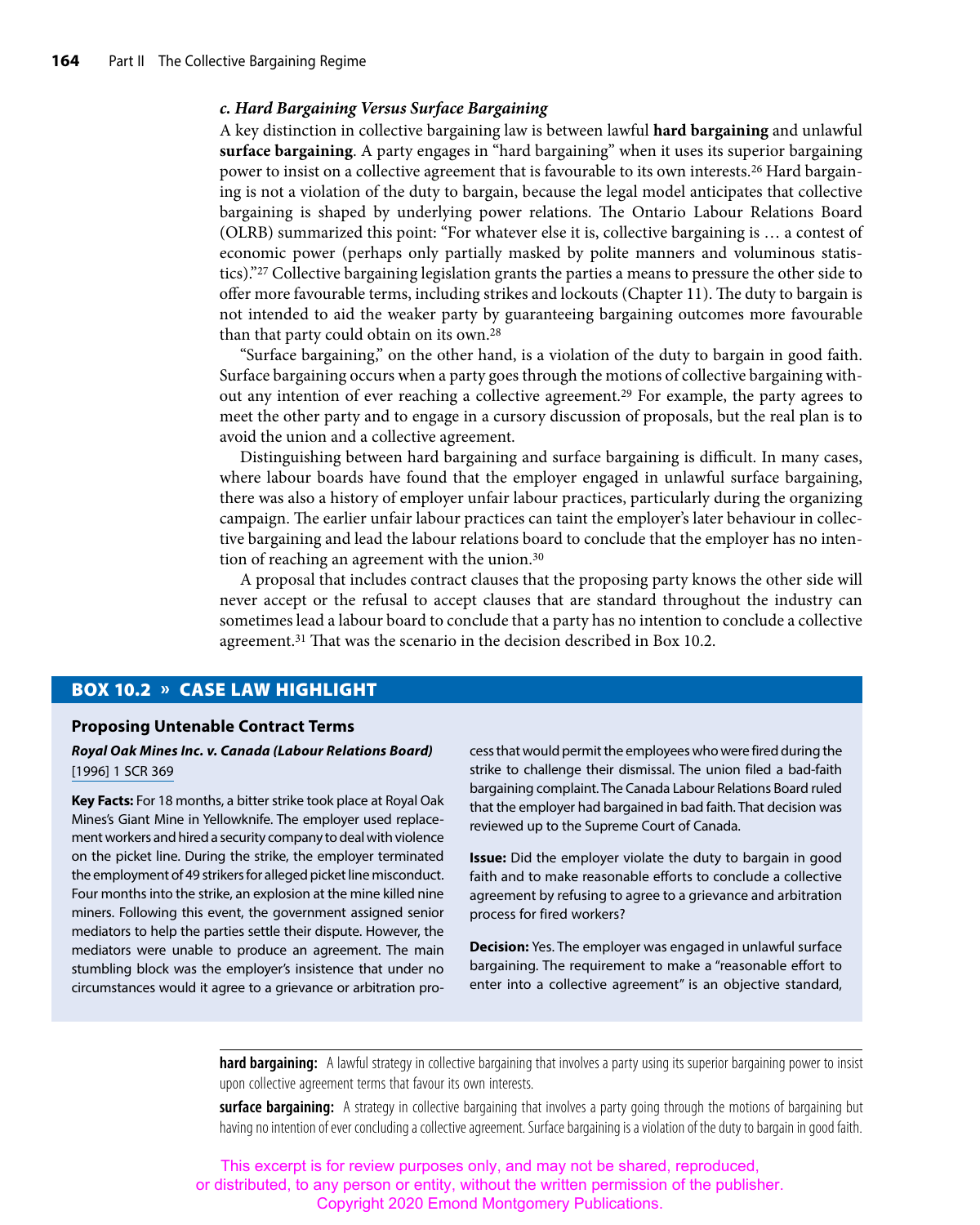requiring the labour relations board to consider comparable standards and practices in the mining industry. A bargaining position can be "so far from the accepted norms of the industry that they must be unreasonable." That was the case here. The Supreme Court wrote:

If a party proposes a clause in a collective agreement, or conversely, refuses even to discuss a basic or standard term, that is acceptable and included in other collective agreements in comparable industries throughout the country, it is appropriate for a

labour board to find that the party is not making a "reasonable effort to enter into a collective agreement." … For an employer to refuse an employee a grievance procedure or some form of due process, by which the employee can challenge his or her dismissal on the ground that it was not for just cause, is to deny that employee a fundamental right.

Since no union would accept a collective agreement without the arbitration clause, the refusal of the employer to negotiate that clause indicated a lack of good faith.

When a party has engaged in bad-faith bargaining, the usual remedy is to order the party to go back and engage in bargaining and to send a statement to employees advising them of the unlawful conduct.32 Labour boards can also order that damages be paid to the other party for the wasted cost of negotiation or to employees if they suffered financial losses due to the badfaith bargaining (e.g., lost wages if the unlawful conduct extended the length of a strike or lockout).33 In the *Royal Oak Mines* case, the labour board ordered the employer to re-table terms that it had offered the union months earlier (which employees had rejected) that included a grievance and arbitration provision applicable to the fired employees.

In *Royal Oak Mines*, the employer's refusal to agree to an arbitration provision that applied to employees terminated during the strike was found to constitute bad-faith bargaining. However, it is not always unlawful for an employer to use its superior bargaining power to insist on collective agreement terms favourable to its interests. The decision summarized in Box 10.3 describes a famous example of lawful "hard bargaining."

## BOX 10.3 » CASE LAW HIGHLIGHT

#### **Lawful Hard Bargaining**

*Retail, Wholesale & Department Store Union v. Eaton Company Limited* [1985 CanLII 933 \(Ont. LRB\)](https://www.canlii.org/en/on/onlrb/doc/1985/1985canlii933/1985canlii933.html?resultIndex=1)

**Key Facts:** Eaton's was a large Canadian retailer that had operated mostly non-union for decades prior to an organizing blitz by the Retail, Wholesale & Department Store Union (RWDSU) in the 1980s. That campaign resulted in RWDSU being certified to represent employees at a handful of Eaton's stores around the Greater Toronto Area (GTA). In each of the stores, the OLRB certified separate bargaining units for full-time and part-time employees, as was the practice in the 1980s. That meant that there were over a dozen bargaining units certified to represent Eaton's employees at six GTA stores. The union proposed that the parties negotiate one "master collective agreement" that would apply to all the stores, but the employer insisted on conducting separate negotiations for each bargaining unit and on a process that involved extended discussions of each one of the union's proposals. This meant bargaining would drag on for months, since both employer and union were using the same lead negotiators. The employer took the position that it would not agree to pay the unionized employees any more than what it paid employees in the non-union stores. In November 1984, the union struck at all six GTA stores. Eaton's stayed opened during the strike, using non-striking personnel to run the store. The RWDSU then filed a complaint alleging that the employer had bargained in bad faith.

**Issue:** Did Eaton's violate the duty to bargain in good faith by, among other actions, insisting on bargaining separate agreements for each of more than a dozen bargaining units and by refusing to offer a raise beyond what non-union workers receive?

**Decision:** No. The OLRB explained that this was a case of "hard bargaining" by Eaton's. There was nothing improper in Eaton's use of its bargaining power to insist on a collective bargaining process and collective agreement terms that benefit the employer's interests, provided that it was prepared to meet and engage in extended discussions about the union's proposals and that it was prepared to sign a collective agreement. The OLRB's discussion of the issues provides a useful summary of the duty to bargain in Canada:

[A] major function of the … duty [to bargain] is to oblige the parties to enter into serious negotiations with the shared intent of entering into a collective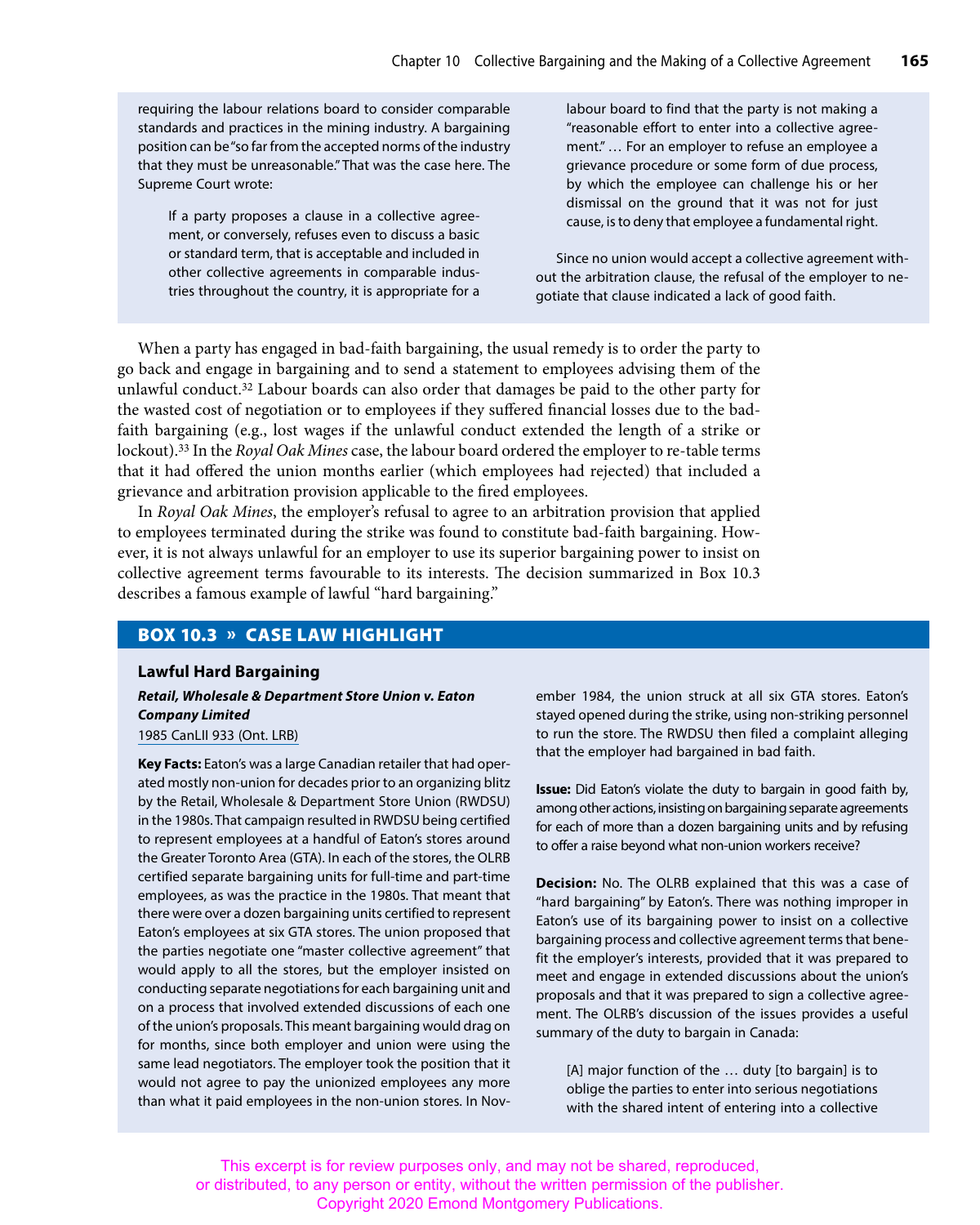agreement. This requires that the parties explain their positions to the other side, so as to allow for rational, informed discussions. … An employer cannot enter into negotiations with the intent of ridding itself of the trade union. Neither can it simply engage in "surface bargaining," whereby it "goes through the motions" of bargaining without any real intent of signing a collective agreement. … [The duty to bargain] does not, however, require that an employer agree to the terms of a collective agreement proposed by a trade union. Neither does it prohibit an employer acting in its own self-interest from engaging in "hard bargaining" so as to obtain an agreement with terms favourable to it. … The fact that the company has not made any major concessions in bargaining relates directly to the type of agreement management is seeking to negotiate. [The duty to bargain] does not … preclude a party from taking a firm position in bargaining.

On the issue of the employer's refusal to offer wages and benefits above what it gives non-union workers, the OLRB wrote:

Nothing in the *Labour Relations Act* requires an employer to agree to wages and employee benefits for unionized employees that are superior to those being received by non-unionized employees. … Neither is there any provision which prohibits an employer when formulating its bargaining position to take into account the likelihood that improvements in the terms of employment for one group of employees will likely impact on other groups. Indeed, logic suggests that this is a consideration frequently taken into account by employers, since an improvement in the employment conditions of one group of employees will logically lead to calls for similar improvements from other employees of the same employer, whether they be unorganized or included in a different bargaining unit.

Eaton's did violate the duty to bargain in one respect. It had insisted on a clause prohibiting workers from discussing union matters on employer property, even during non-working time. That prohibition is unlawful interference with the right of workers to engage in union activities, so insisting on it in bargaining violated the duty to bargain. The union's other arguments were dismissed.

## **V. Broader-Based Collective Bargaining?**

The Eaton's case is important for what it tells us about the difficulties unions have had in penetrating the service sector, including retail and banking.34 While unions are often able to obtain majority support and to organize one or more stores of giant corporations, they have great difficulty bargaining strong collective agreements for those units. RWDSU represented approximately 1 percent of Eaton's 30,000 employees, employed in only six stores. Eaton's was not prepared to give the unionized workers any benefit above what non-union employees receive for the obvious reason that to do so would encourage other workers to join the union. Therefore, the only way that the unionized workers could pressure Eaton's to improve its offer was to strike. They timed the strike for the Christmas shopping rush, hoping to inflict the greatest economic damage. However, the strike had little effect. The stores remained open during the strike and, in any event, the strike affected a small proportion of the company. Eaton's was prepared and able to withstand a strike at a few stores to ensure unionization did not spread. Unable to win noticeable improvements, the workers decertified the union within a few years.35

This basic scenario has played out time and again throughout Canada in industries characterized by large corporations that operate through many scattered stores or branches.36 The difficultly for workers seeking collective bargaining in these workplaces is that the Wagner model Canada adopted in the mid-1940s was never designed to facilitate collective bargaining in industries that use this business structure.<sup>37</sup> The Wagner model targeted large industrial workplaces, factories, and mines, where hundreds of employees worked regular full-time hours at the same location. The power dynamic (see Chapter 2) is very different when 1,000 General Motors employees threaten to strike at a single factory compared with when a handful of employees threaten to strike at a few Eaton's, Walmart, Starbucks, or Scotiabank locations.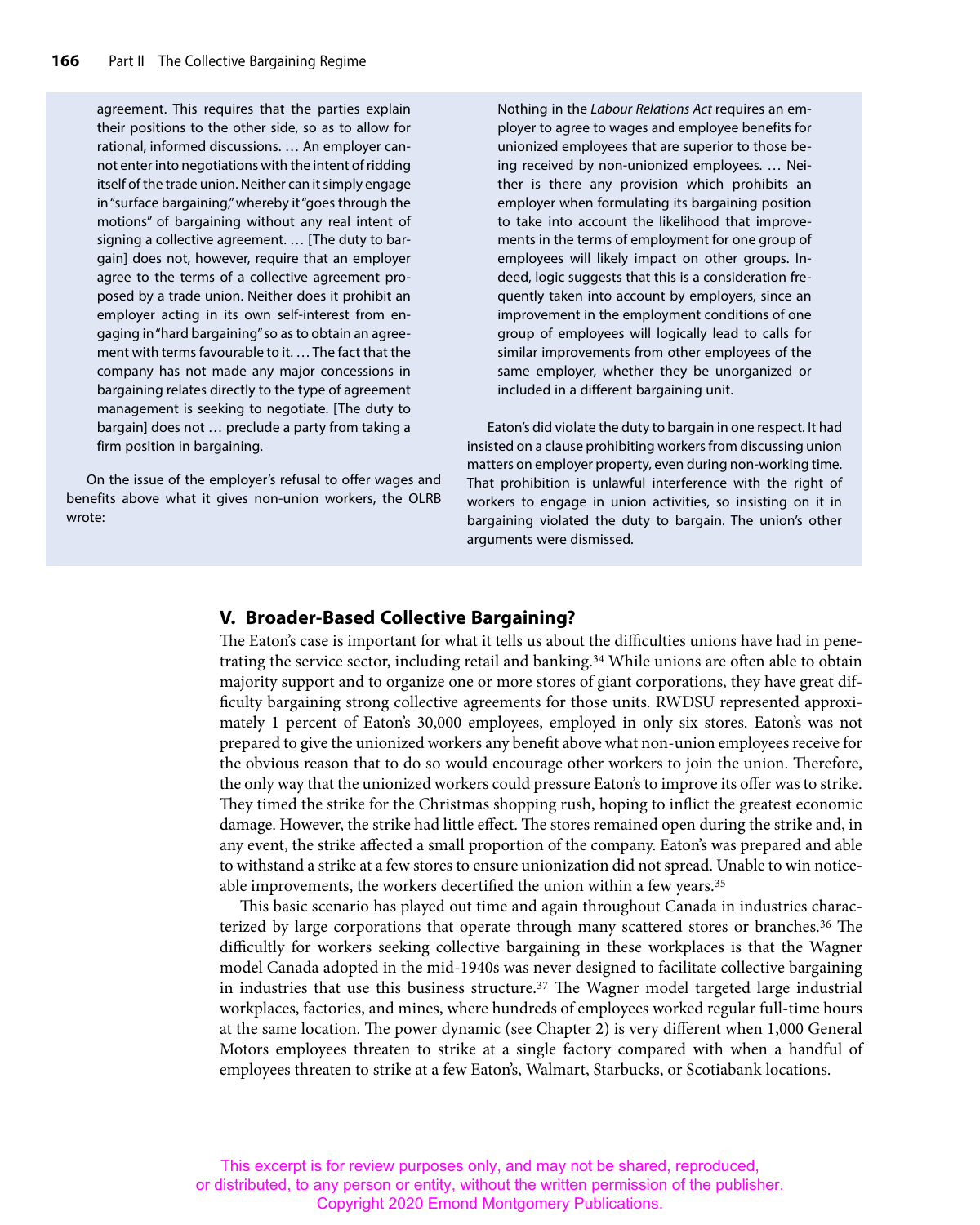Occasionally, governments have sought to address this dynamic by adopting different models of collective bargaining. For example, in Ontario in the 1990s and again briefly in 2018 until the law was repealed in 2019, the labour board was empowered to "consolidate" multiple bargaining units of the same employer if organized by the same union.38 That law would have given the union in the Eaton's case the ability to combine the various bargaining units and to thereafter bargain its desired "master" collective agreement. Each new Eaton's store organized by the union would then have been swept into the combined bargaining unit, allowing the union to grow over time. In both British Columbia and, more recently, Ontario, government-commissioned studies considered the idea of **broader-based bargaining** structures that would enable a union to be certified for sectors of the economy, such as "all employees in the fast-food industry," in a particular city.<sup>39</sup> Industry- or sector-level bargaining like this exists in various forms in some European countries, but would require a fundamental reordering of the Wagner model to take hold in Canada and the United States.

The Ontario government summarized the arguments for broader-based collective bargaining structures in their 2016 *Changing Workplace Review: Special Advisors' Interim Report*:

Many commentators have criticized the current industrial relations model … It is said that the current system, based on the 1940s United States *Wagner Act* model, is unable to respond to the modern labour market, characterized by growing employment in small workplaces and non-standard work. It is said that the *Wagner Act* model limits access to collective bargaining to many thousands of workers because there is no practical way for collective bargaining to operate in much of the present economy. This is seen to affect vulnerable workers in precarious work, especially in industries where such workers feature prominently, such as in restaurants (particularly fast-food), accommodation, retail, and other service industries. While this is generally seen as a private sector problem, it is said to also to occur in the public sector (e.g., in home care).

"Broader-based bargaining" (also referred to as "sectoral bargaining") is advocated as a necessary alternative or addition to the old industrial relations model. …Generally, labour relations in Canada are highly decentralized … [T]he default arrangement in our system is for collective bargaining to take place between a union representing a group of employees at a particular workplace and their employer, particularly in the private sector …

Unions assert that bargaining separate individual agreements with many small employers, or separate agreements for each small location of a larger employer, is inefficient, uneconomic and burdensome. The costs of organizing (including costs of legal proceedings) and representing small units one-by-one are too high and effectively deter organization.

In the context of the *Wagner Act* model, workers have found it difficult to organize into unions in sectors characterized by small workplaces (typically also associated with high rates of part-time, temporary and contract jobs). The union coverage rate in the private sector is approximately 24% among workplaces with more than 500 employees, but below 7% in workplaces with fewer than 20 employees.40

Ultimately, neither the Ontario nor the BC government moved forward with reforms to introduce broader-based bargaining in the service or manufacturing sectors. While the argument for broader-based bargaining is gaining steam, to date it exists only sporadically in industries such as construction and the arts. However, expect ongoing debates in the years to come about whether the Canadian collective bargaining model should be restructured to enable broader-based bargaining in some format.

**broader-based bargaining:** A term used to describe collective bargaining structures that involve a broader scope than the one union–one employer–single location structure that dominates Canadian collective bargaining.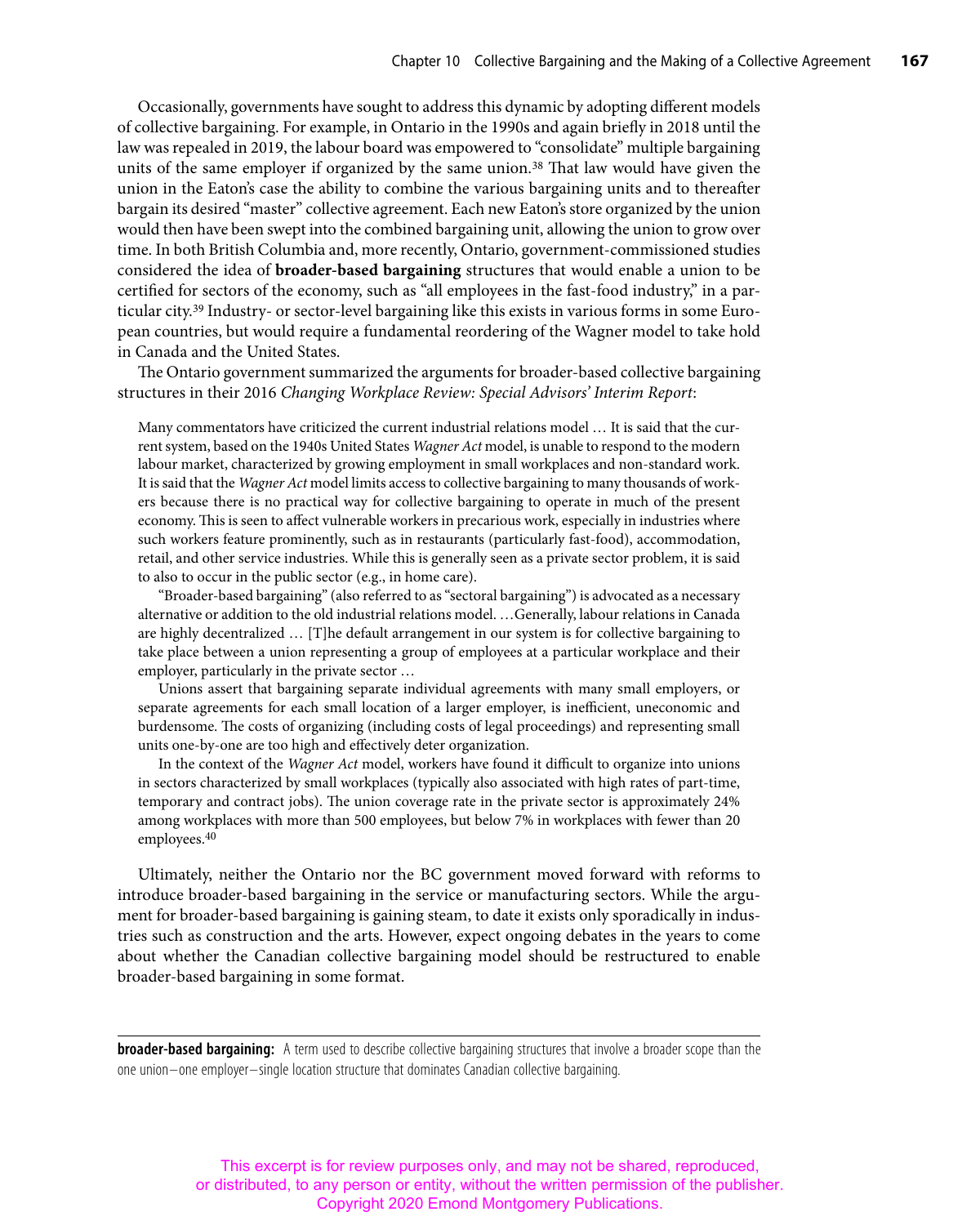## **VI. Chapter Summary**

This chapter examined the process and law of collective bargaining in Canada. It demonstrated that the manner of negotiation and the laws that govern the process are dramatically different in the *collective bargaining regime* than in the non-union common law regime. Collective bargaining law, through a duty to bargain in good faith and to make reasonable efforts to conclude a collective agreement, plays a central role in the collective bargaining process. This law is concerned mostly with limiting industrial conflict by encouraging rational and professional discussions between representatives of unions and employers in the hope that collective agreements can be reached without work stoppages. That usually happens. However, sometimes the parties fail to reach a collective agreement. Therefore, a different set of rules is needed to deal with bargaining impasses. Those rules are the subject of the next chapter.

# **QUESTIONS AND ISSUES FOR DISCUSSION**

- 1. What is the difference between monetary and non-monetary issues in collective bargaining? For each type of issue, provide an example of a proposal that might be raised in collective bargaining by either a union or an employer.
- 2. Describe the three basic stages of collective bargaining and what is involved at each stage.
- 3. Identify and explain the two "statutory freezes" found in Canadian collective bargaining legislation. What are the policy reasons that explain the two freezes?
- 4. The duty to bargain includes both a "subjective" and an "objective" component. Explain the meaning of each component.
- 5. Describe the scope of the "procedural duty to bargain."
- 6. What is the difference between "hard bargaining" and "surface bargaining"?

# **APPLYING THE LAW: COLLECTIVE BARGAINING SIMULATION**

*Note to Instructors:*

Role-playing exercises and instructions for a collective bargaining simulation are available in the appendix to this book, immediately following Chapter 24.

# **APPLYING THE LAW**

- 1. The Brewery Workers Union was successful in is campaign to organize employees of the County Beer Company. The union sent a "notice to bargain" to the company, providing dates to meet and begin bargaining and also requesting a full list of employees in the bargaining unit, with their wage levels, benefits, home addresses, and phone numbers. The employer provided the wage and benefits information but refused to supply the union with the contact information. The union filed a bad-faith bargaining proposal. Will it be successful?
- 2. The parties begin negotiations. The union proposes a 4 percent wage increase, but the employer informs the union that it cannot afford any raise. After several negotiation sessions, the employer refuses to budge. The employer tells the union that it is happy to keep negotiating and to talk about other issues, but says that the workers are already well paid and that a raise could threaten the profitability of the company. The employees become angry and encourage the union to file a bad-faith bargaining complaint. Do you think the complaint would be successful?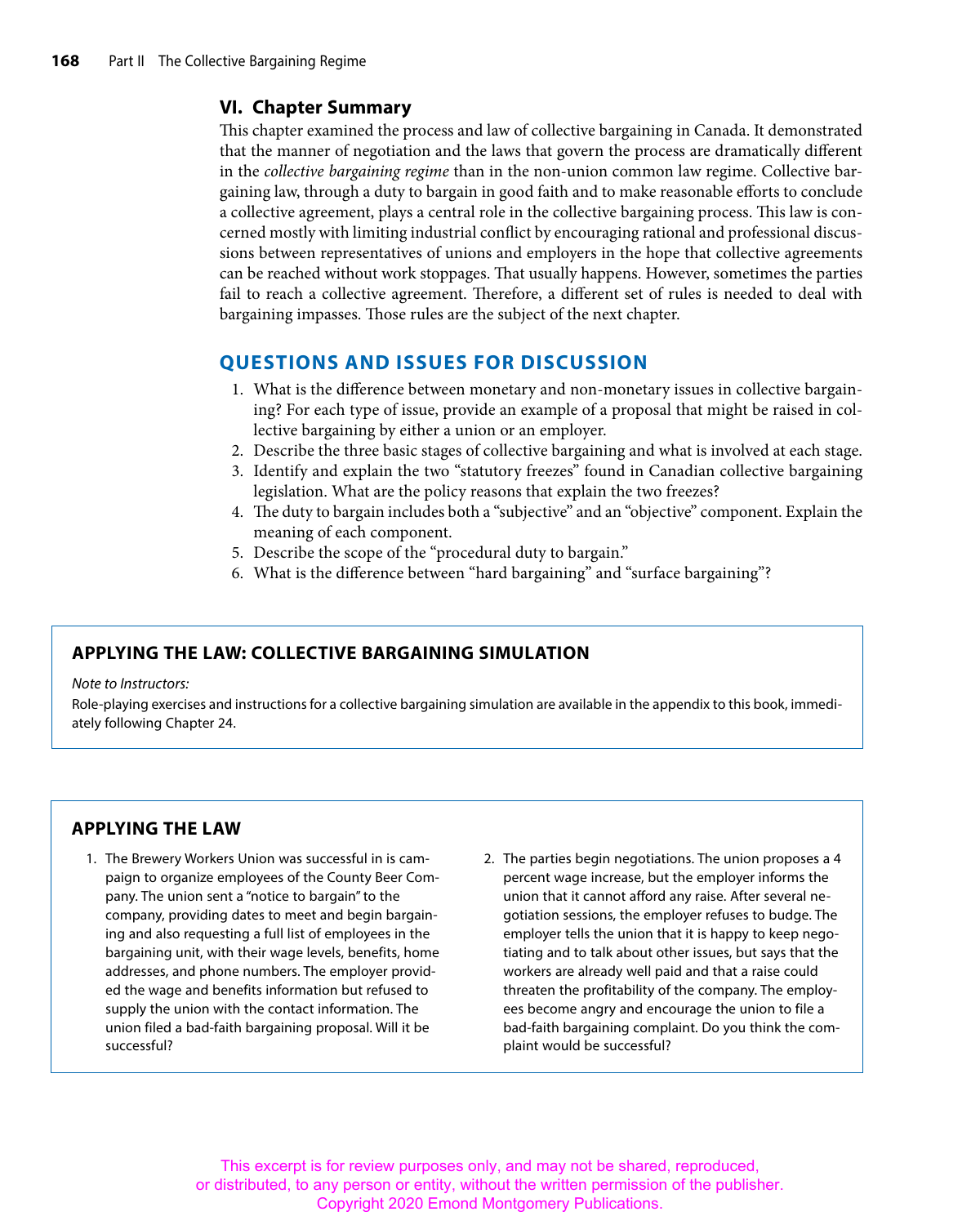## **NOTES AND REFERENCES**

- 1. For an extensive review of the duty to bargain law in Canada, see G. Adams, *Canadian Labour Law*, 2nd ed (Aurora, ON: Canada Law Book, 1993) at chapters 10 and 11; and Labour Law Casebook Group, *Labour and Employment Law: Cases, Materials, and Commentary*, 8th ed (Toronto, ON: Irwin Law, 2011) at chapter 6.
- 2. See, for example, Ontario *Labour Relations Act, 1995*, SO 1995, c. 1, Sched. A, s. 17 (duty to bargain in good faith), s. 73 (1) (unfair labour practice for unionized employer to bargain directly with employee) [Ontario *LRA*].
- 3. *McGavin Toastmaster Ltd. v. Ainscough*, [\[1976\] 1 SCR 718](https://www.canlii.org/en/ca/scc/doc/1975/1975canlii9/1975canlii9.html?resultIndex=1).
- 4. See the discussion in R. Chaykowski, "Collective Bargaining: Structure, Process, and Innovation" in M. Gunderson & D. Taras, eds, *Canadian Labour and Employment Relations*, 6th ed (Toronto, ON: Pearson Education, 2009) at chapter 10.
- 5. Ontario *LRA*, supra note 2, s. 44*;* and Manitoba *Labour Relations Act*, CCSM c. L10, s. 69.
- 6. There is an extensive industrial relations literature studying the conduct and processes of collective bargaining: R. Walton & R. McKersie, *A Behavioural Theory of Labor Negotiations: An Analysis of a Social Interaction System*  (New York: McGraw-Hill, 1965). See also Chaykowski, supra note 4; F. McQuarrie, *Industrial Relations in Canada* (Toronto, ON: Wiley, 2003) at 269; and J. Godard, *Industrial Relations, the Economy, and Society*, 4th ed (Concord, ON: Captus Press, 2011) at 301.
- 7. Walton & McKersie, supra note 6.
- 8. See Chaykowski, supra note 4 at 260-64.
- 9. *Spar Professional and Allied Technical Employees' Association v. Spar Aerospace Products Ltd.*, [1979 CanLII 870](https://www.canlii.org/en/on/onlrb/doc/1979/1979canlii870/1979canlii870.html?resultIndex=1)  [\(Ont. LRB\)](https://www.canlii.org/en/on/onlrb/doc/1979/1979canlii870/1979canlii870.html?resultIndex=1). See also *D.H.L. International Express Limited*, [2001 CIRB 129.](https://www.canlii.org/en/ca/cirb/doc/2001/2001canlii32589/2001canlii32589.html?resultIndex=1)
- 10. *CUPE, Local 3010 v. Children's Aid Society of Cape Breton*, [2009 NSLRB 11.](https://www.canlii.org/en/ns/nslrb/doc/2009/2009nslrb11/2009nslrb11.html?resultIndex=1)
- 11. For example, in Ontario, the bargaining freeze ends on the date a strike or lockout would be legal. See Ontario *LRA*, supra note 2, s. 86 (1). In British Columbia, the bargaining freeze lasts until the parties actually engage in a strike or lockout or the union is decertified: see BC *Labour Relations Code*, RSBC 1996, c. 244, s. 45(2).
- 12. *Air Canada* (1977), 24 di 203 (CLRB). See also *D.H.L. International Express Limited*, supra note 9.
- 13. Ontario *LRA*, supra note 2, s. 17.
- 14. Some provinces' legislation does not include the part about making reasonable efforts to make a collective agreement, but the labour relations boards have nevertheless interpreted the duty to bargain as including that obligation.
- 15. *Royal Oak Mines Inc. v. Canada (Labour Relations Board*), [\[1996\] 1 SCR 369.](https://www.canlii.org/en/ca/scc/doc/1996/1996canlii220/1996canlii220.html?resultIndex=1)
- 16. Ibid.
- 17. *DeVilbiss (Canada) Ltd.* (1976), 76 CLLC at para 16009; *Buhler Versatile Inc.*, [2001] MLBD 9 (MLRB); and *Halifax Regional Municipality v. Halifax Professional Firefighters, Local 268,* [2011 NSLB 65](https://www.canlii.org/en/ns/nslb/doc/2011/2011nslb65/2011nslb65.html?resultIndex=1).
- 18. *Michelle Taschner v. UFCW Canada 175 & 633*, [2018](https://www.canlii.org/en/on/onlrb/doc/2018/2018canlii11112/2018canlii11112.html?resultIndex=3)  [CanLII 11112 \(Ont. LRB\);](https://www.canlii.org/en/on/onlrb/doc/2018/2018canlii11112/2018canlii11112.html?resultIndex=3) *Professional Institute of the Public Service of Canada v. Treasury Board and Canada Revenue Agency*, [2008 PSLRB 13](https://www.canlii.org/en/ca/pssrb/doc/2008/2008pslrb13/2008pslrb13.html?resultIndex=1); *OPSEU v. Alcohol and Gaming Commission of Ontario*, [2002 CanLII 40611 \(Ont.](https://www.canlii.org/en/on/onlrb/doc/2002/2002canlii40611/2002canlii40611.html?resultIndex=1)  [LRB\)](https://www.canlii.org/en/on/onlrb/doc/2002/2002canlii40611/2002canlii40611.html?resultIndex=1); *CAW-Canada v. The Millcroft Inn Ltd*., [2000 CanLII](https://www.canlii.org/en/on/onlrb/doc/2000/2000canlii12207/2000canlii12207.html?resultIndex=1)  [12207 \(Ont. LRB\);](https://www.canlii.org/en/on/onlrb/doc/2000/2000canlii12207/2000canlii12207.html?resultIndex=1) and *USWA, Local 7292 v. Buhler Manufacturing*, [2007 CanLII 81861 \(Man. LB\)](https://www.canlii.org/en/mb/mblb/doc/2007/2007canlii81861/2007canlii81861.html?resultIndex=1).
- 19. *Operative Plasterers' and Cement Masons' International Association, Local Union No. 172 v. A.N. Shaw Restoration Ltd.*, [1978 CanLII 554 \(Ont. LRB\);](https://www.canlii.org/en/on/onlrb/doc/1978/1978canlii554/1978canlii554.html?resultIndex=1) *British Columbia Automobile Association*, BCLRB No. B498/99; *Cypress (Regional Health Authority) v. Service Employees' International Union-West*, [2016 SKCA 161](https://www.canlii.org/en/sk/skca/doc/2016/2016skca161/2016skca161.html?resultIndex=1); and *International Alliance of Theatrical Stage Employees, Moving Picture Technicians, Artists and Allied Crafts of the United States, Local 849 v. Egg Films, Inc.*, [2015 NSLB 213.](https://www.canlii.org/en/ns/nslb/doc/2015/2015nslb213/2015nslb213.html?resultIndex=1)
- 20. *USWA, Local 4487 v. Inglis Limited*, [1977 CanLII 490 \(Ont.](https://www.canlii.org/en/on/onlrb/doc/1977/1977canlii490/1977canlii490.html?resultIndex=1)  [LRB\)](https://www.canlii.org/en/on/onlrb/doc/1977/1977canlii490/1977canlii490.html?resultIndex=1); and *International Woodworkers of America Local 2-69 v. Consolidated Bathurst Packaging Ltd*., [1983 CanLII](https://www.canlii.org/en/on/onlrb/doc/1983/1983canlii970/1983canlii970.html?resultIndex=1)  [970 \(Ont. LRB\)](https://www.canlii.org/en/on/onlrb/doc/1983/1983canlii970/1983canlii970.html?resultIndex=1).
- 21. See also *OPSEU v. Ontario (Management Board Secretariat)*, [2005 CanLII 8247 \(Ont. LRB\)](https://www.canlii.org/en/on/onlrb/doc/2005/2005canlii8247/2005canlii8247.html?resultIndex=1); *Canadian Federal Pilots Association v. Treasury Board (Department of Transport*), [2014 PSLRB 64;](https://www.canlii.org/en/ca/pssrb/doc/2014/2014pslrb64/2014pslrb64.html?resultIndex=1) *CUPE, Local 1251 v. New Brunswick*, [2009 CanLII 74885 \(NBLEB\);](https://www.canlii.org/en/nb/nbleb/doc/2009/2009canlii74885/2009canlii74885.html?resultIndex=1) and *United Electrical, Radio & Machine Workers of America v. Westinghouse Canada Limited*, [1980 CanLII 893 \(Ont. LRB\)](https://www.canlii.org/en/on/onlrb/doc/1980/1980canlii893/1980canlii893.html?resultIndex=1).
- 22. *Catholic Independent Schools Diocese of Prince George v. BCGSEU*, [2001 CanLII 32940 \(BCLRB\)](https://www.canlii.org/en/bc/bclrb/doc/2001/2001canlii32940/2001canlii32940.html?resultIndex=1) at 26-27.
- 23. *MacDonalds Consolidated Ltd.*, BCLRB No. 51/76, [1976] 2 CLRBR 292.
- 24. *Nanaimo Golf & Country Club v. Unite Here, Local 40,*  [2015 CanLII 44718 \(BCLRB\)](https://www.canlii.org/en/bc/bclrb/doc/2015/2015canlii44718/2015canlii44718.html?resultIndex=1).
- 25. *Northwood Pulp and Timber Limited* (1994), 23 CLRBR (2d) 298 (BCLRB); *United Brotherhood of Carpenters & Joiners of America Employer Bargaining Agency v. United Brotherhood of Carpenters & Joiners of America*, [1978](https://www.canlii.org/en/on/onlrb/doc/1978/1978canlii434/1978canlii434.html?resultIndex=1)  [CanLII 434 \(Ont. LRB\)](https://www.canlii.org/en/on/onlrb/doc/1978/1978canlii434/1978canlii434.html?resultIndex=1); *RWDSU v. T. Eaton Company Limited*, [1985 CanLII 933 \(Ont. LRB\);](https://www.canlii.org/en/on/onlrb/doc/1985/1985canlii933/1985canlii933.html?resultIndex=1) *Southam Inc.,* [2000] Alta. LRBR 177; *Coca-Cola Bottling Ltd.* (1999), 52 CLRBR (2d) 203 (BCLRB); and *Brantford Expositor*, [1988] OLRB Rep. July 653. See also *V.I. Care*